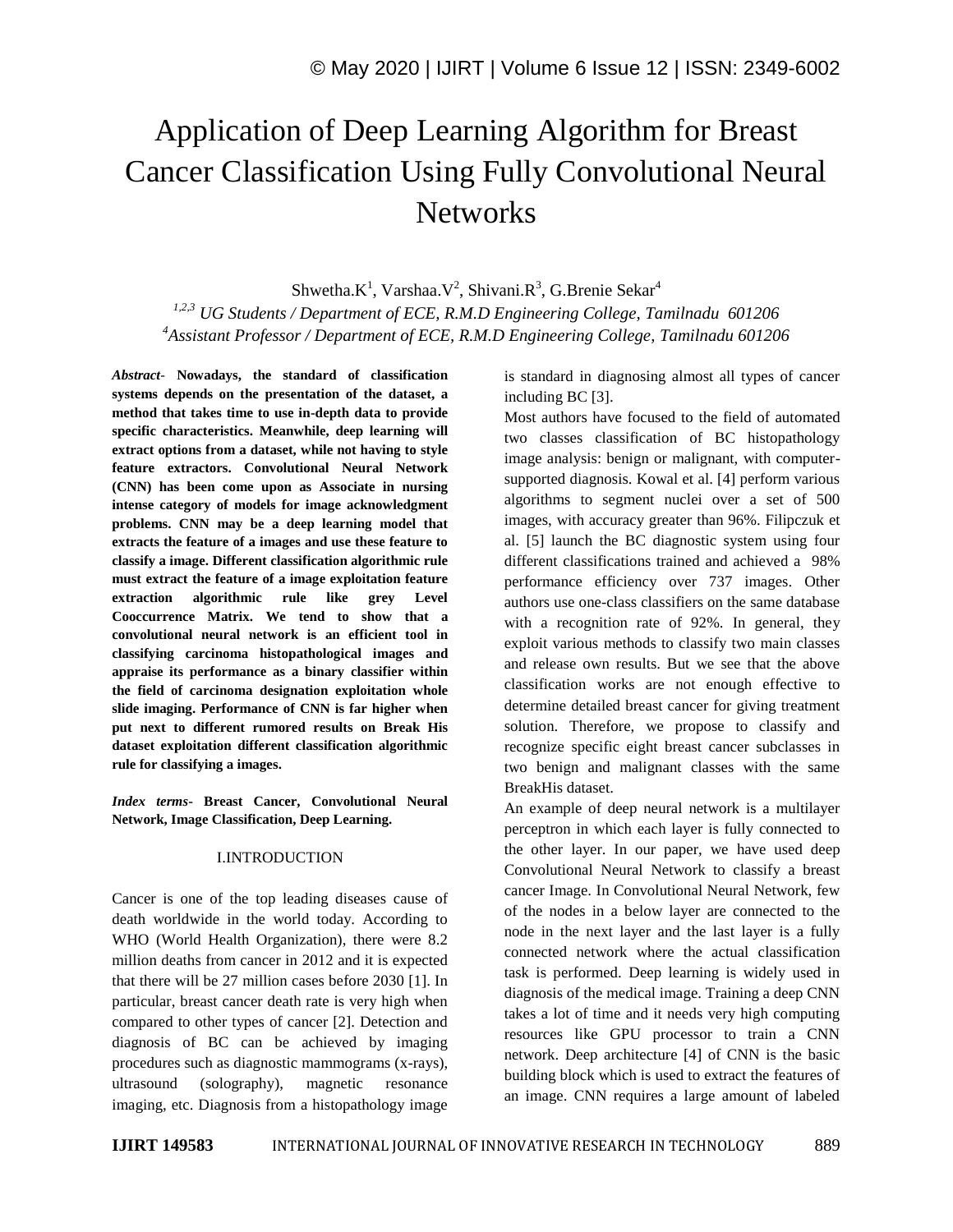data to train the neural network which is difficult to get in case of the medical image. Cancer is basically an abnormal growth of cells. Breast Cancer is increasing rapidly nowadays. Breast cancer is one the main reason for growing death of women in the world. It is the most commonly occurring cancer among the women in the world. Nearly 1.7 million cases were diagnosed in 2012, which represents the 12 % of new cancer cases and 25 % of cancer case among the woman. It ranks a fifth most common case for the death of the woman. Predicting a breast tumor is a challenging task for many Doctors and physicians. With the advancement of new technology and a large amount of patient data available has given a motivation for the development of new techniques to predict and detect the breast tumor.

In spite of significant advancement in diagnostic image technology, diagnostic of breast cancer image, including grading and staging, continues being done by pathologist applying visual inspection of histological samples under the microscope. With the recent advancement in image processing and machine learning technique allows building computer aided Detection (CAD) systems that can help pathologist to be more productive and accurate in diagnosis.

## II. PROBLEM STATEMENT

Some previously completed research was used to understand the types of breast cancer, types of medical image used for classification, types of neural network for image classification. Tensor flow tutorial on Convolutional Neural Network is official method that uses CNN. There is an example on CIFAR-10 classification with various over fitting, good training, and performance boosting techniques [5]. Image Net Classification with Deep Convolutional Networks is designed to category machine learning and image classification [6]. Many of techniques that use on model have references from [6]. They are the preprocessing techniques idea.\

Consequently, some works focus on Classification of breast cancer histology. The latest version of histology image classification by using CNN, but histology image has its limitation which it is takes long time for the lab usage [7]. Reference [8] is the most cited paper that use MRI image for classification by using ANN, but MRI has a lot of radiation exposures that may harm to human health. However, mammogram image is the most suitable target for this work, since it is cheap than other treatment, and has very tiny radiation exposure from mammogram [8]. Therefore, many patients can have early checking if a faster mammograms image has been diagnosed. But mammogram also has its limitations for example some not clearly cancer cannot be scanned.

Some previously completed paper had used different types of neural network for classification mammogram image in breast cancer. Reference [9] is for the prediction of breast cancer by using artificial neural networks for classification and prediction [9]. The wavelet neural network is employed for breast cancer diagnosis [10]. Both neural networks are designed for general decision making purpose, so both of them need to setup many parameters than CNN which is designed for purpose recognize visual imagery. Same number of hidden layer, standard neural networks working on processing visual imagery need have 3x106 parameters. But for CNN, it only needs around 600 parameters for processing visual imagery.

Reference [11] suggested a mammogram image detection using CNN. But the accuracy percentage is too low for a medical side solution which is around 60% for all classes detection, 75% for only masses class, and 100% for only calcification. Except only calcification argument, all argument and mass only argument can further be improved the accuracy to get a better performance [11].

## III. METHODOLOGY

Training was done on 70% of the dataset from Break His from a total of 322 images. Fig. 1 shows the methodology followed for the proposed system.

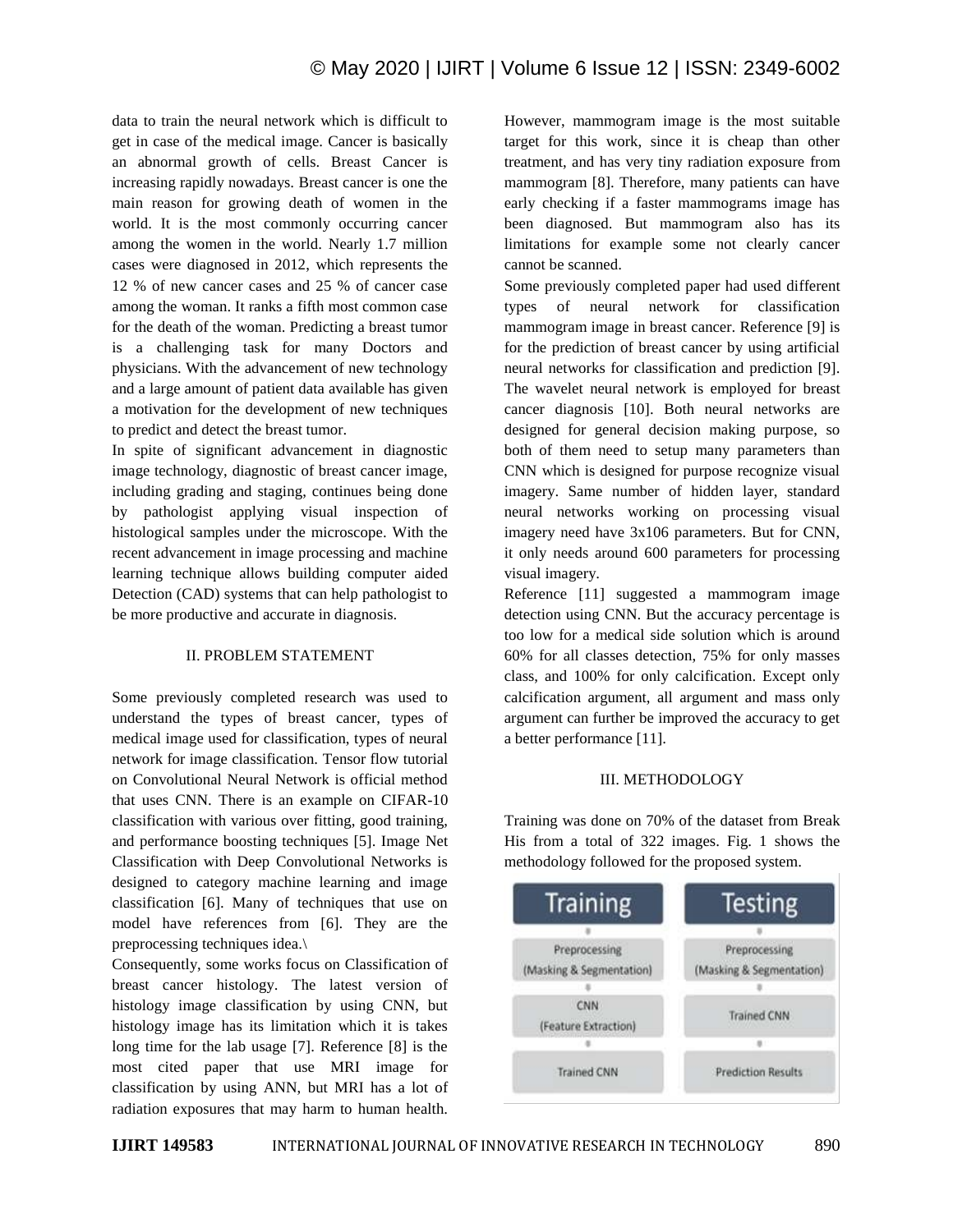Fig. 1. Conceptual level block diagram of the training and testing procedures in the proposed system

In this paper we trained the CNN from scratch for our application. Network layers in a CNN works as a detection filter for the presence of specific patterns or features present in an image. First layers of a CNN detect large features which can be interpreted easily. Next layers detect smaller features that are more abstract. Last layer is able to make very detailed classification by merging all the features detected by the previous layers. CNN contains 7 layers with weights as shown in Fig. 3, the first four layers are convolutional l layers and the remaining 3 are fully connected layers. The inputs of the DCNN are gray scale images. Each neuron computes a dot product of weights to the local region which is connected to the input volume. We have used 4, 16 and 80 number of filters of size  $(2, 3, 5)$ , padding of size  $(3, 2, 1)$  along all edges of the input layer. Filter size [3 3] specifies filters of height 3 and width 3. Each filter is slided across the width and height of the input. Two pooling layers are used which performs down sampling to minimize the computation and enhance the robustness. Pooling layers with filter size of 2 by 2 pixels which outputs the maximum value of 4 inputs in each local region.

## IV. SYSTEM IMPLEMENTATION

## A. Dataset

The BreakHis database[5] consists of minuscule biopsy pictures of malignant and benign breast tumors. Pictures were gathered through a clinical report from January 2014 to December 2104[1].Patients with a clinical sign of breast cancer, alluded to the  $P \& D$  lab. During the period January 2014 to December 2014, patients suffering from breast tumors at P & D lab Brazil were invited to participate in the study of breast tumor. Board individual from the establishment affirmed the investigation and all patients gave a composed assent. BreakHis dataset consists of 9,109 pictures of breast tumor tissue. It is gathered from 82 patients available on site http://web.inf.ufpr.br/vri/breast-cancerdatabase with different magnification factor (40 X, 100 X, 200 X, and 400 X). It consists of 5,429 malignant and 2,480 benign examples (700 X 460 pixels). This dataset has been made in Brazil with a collaboration of P&D lab - Pathological Anatomy and Cytopathology, Parana, Brazil. It is publically available for researchers to explore the breast tumor tissue.

BreakHis Dataset is of two categories: benign tumor and malignant tumor. In general, the cause of benign tumor is not known. It develops as the cells in the body grow and divide. A benign tumor is basically a noncancerous tumor but it is found in most of the women. It does not metastasize to other parts of the body. Generally, malignant tumor refers to cancer. It metastasizes to other parts of the body and may lead to the death of the person. Samples were collected by different biopsy method.



Fig 2: Breast malignant tumor slides observed with different magnification ratio 40 X , 100 X , 200 X and 400 X.

## B. Preprocessing

Image enhancement is processing the mammogram images to increase contrast and suppress noise in order to aid radiologists in detecting the abnormalities. There are many image enhancement techniques as in among which is the adaptive contrast enhancement (AHE). The AHE is capable of improving local contrast and bringing out more details in the image. It is an excellent contrast enhancement method for both natural and medical images However, it can also produce significant noise. In this manuscript, contrast-limited adaptive histogram equalization (CLAHE) which is a type of AHE will be used to improve the contrast in images. One of the disadvantages of AHE is that it may over enhance the noise in the images due to the integration operation. Therefore, the CLAHE is employed as it uses a clip level to limit the local histogram in order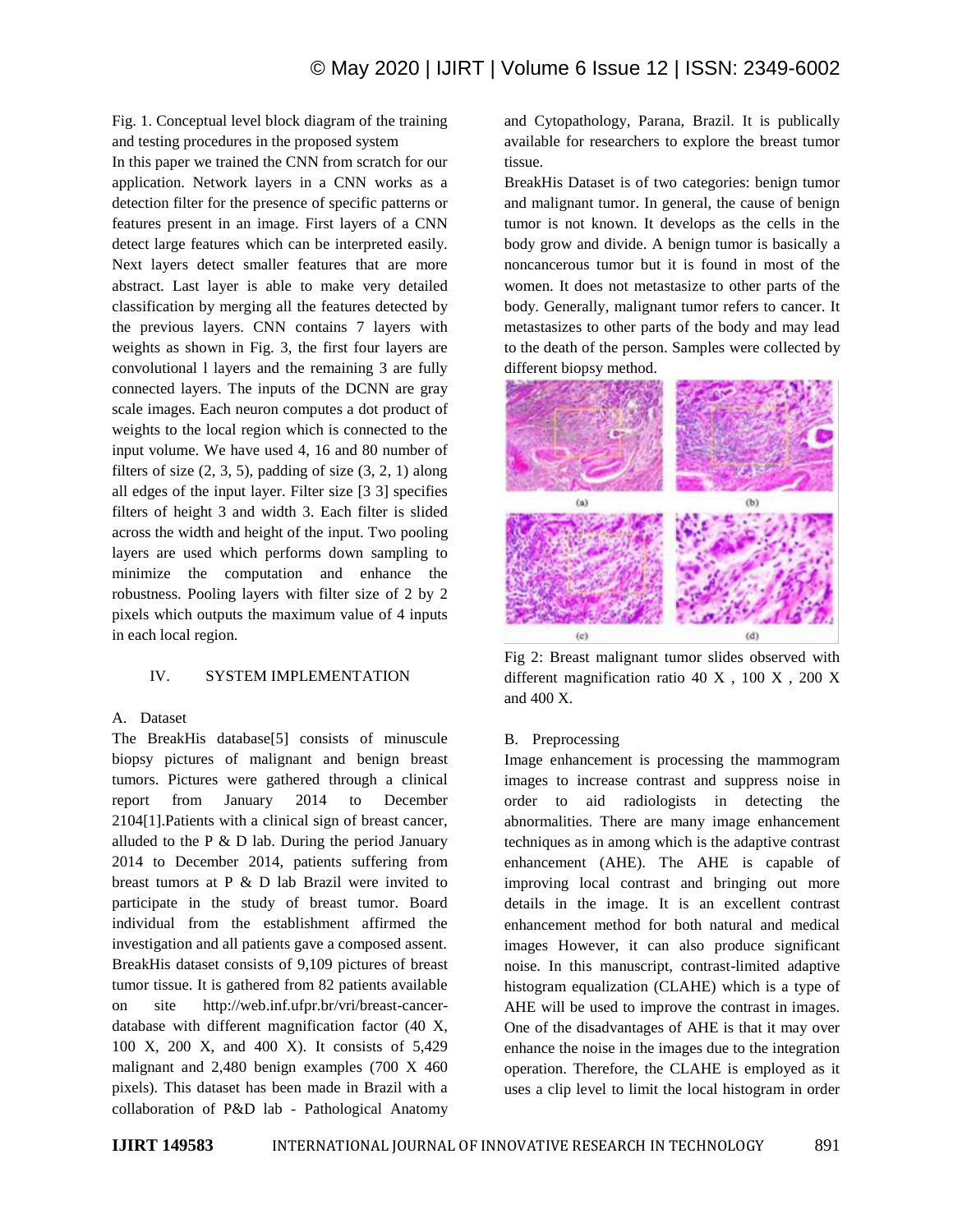to restrict the amount of contrast enhancement for each pixel.

The CLAHE algorithm can be summarized as follows:

- 1. Divide the original image into contextual regions of equal size,
- 2. Apply the histogram equalization on each region,
- 3. Limit this histogram by the clip level,
- 4. Redistribute the clipped amount among the histogram, and
- 5. Obtain the enhanced pixel value by the histogram integration.

#### C. Segmentation

Image segmentation is used to divide an image into parts having similar features and properties. The main aim of segmentation is to simplify the image by presenting in an easily analyzable way. Thresholding methods are the simplest methods for image segmentation. The image pixels are divided with respect to their intensity level. The most common type of thresholding method is the global threshold. This is done by setting an appropriate threshold value (T). This value of (T) will be constant for the whole image. On the basis of  $(T)$  the output image  $p(x,y)$ can be obtained from the original image  $q(x,y)$  as given in Eq. (1),

$$
p(x,y) = \begin{cases} 1, & \text{if } q(x,y) > T \\ 0, & \text{if } q(x,y) < T \end{cases}
$$
 (1)

#### V. CONVOLUTIONAL NEURAL NETWORK

Convolutional neural networks are effective for image classification problems because the convolution operation produces information on spatially correlated features of the image. Convolution is performed by initializing a square matrix with specific values. This matrix, or kernel, is then applied to each pixel in an image. For each pixel in an image, the kernel multiplies the pixel and its adjacent pixels that the kernel covers by their corresponding kernel values. The products are then summed and this value is set as the pixel value in the convolved image at the initial pixel's location.

As a result of convolving, the image is filtered for specific features and those patterns are enhanced to produce a new overall effect. For example, convolving may result in edges becoming more prominent or the entire image becoming more blurred. This can be valuable in extracting specific features unique to certain images that indicate a particular class. After convolution, an image's specific identifying features may be more readily learned by a fully connected neural network than they would be without the convolutional step. Our CNN takes an image and convolves various types of kernels over the image, creating different output nodes that later get fed into more convolutional or fully connected layers. More informative kernels that help with classification become the more active nodes.



Figure 3: Convolution of a matrix with a 3 x 3 kernel [15]

Though one convolutional layer can only detect elementary features, due to the nature of convolution, feeding the output of one convolutional layer to another allows for high order feature extraction. For example, an initial kernel may be optimized to extract edges within the initial convolutional layer, and a second kernel may soften more organic shapes in the next layer, and so on. Our CNN also uses a technique called max pooling. Max pooling takes the output of the convolution and splits it up into tiles. We chose our tiles to be  $2 \times 2$  pixels each. Only the largest value from each tile is used in the next layer of the network. In the past many researchers using CNNs used average (or mean) pooling. This can be seen in the work of Lo et al. The reasoning behind average pooling makes sense in that taking an average of the pixels will assure that no information is completely lost in the pooling step. However, increasingly often max pooling is used to extract the most prominent groups of features from each convolution. This means that the output into later layers is filtered for the most informative patterns relating to the problem domain. Another consequence of pooling is that the input is reduced in size, which reduces computation time by reducing the number of inputs to the fully connected neural network.

As with most CNNs, ours uses back propagation in or der to update weights to be closer to their optimal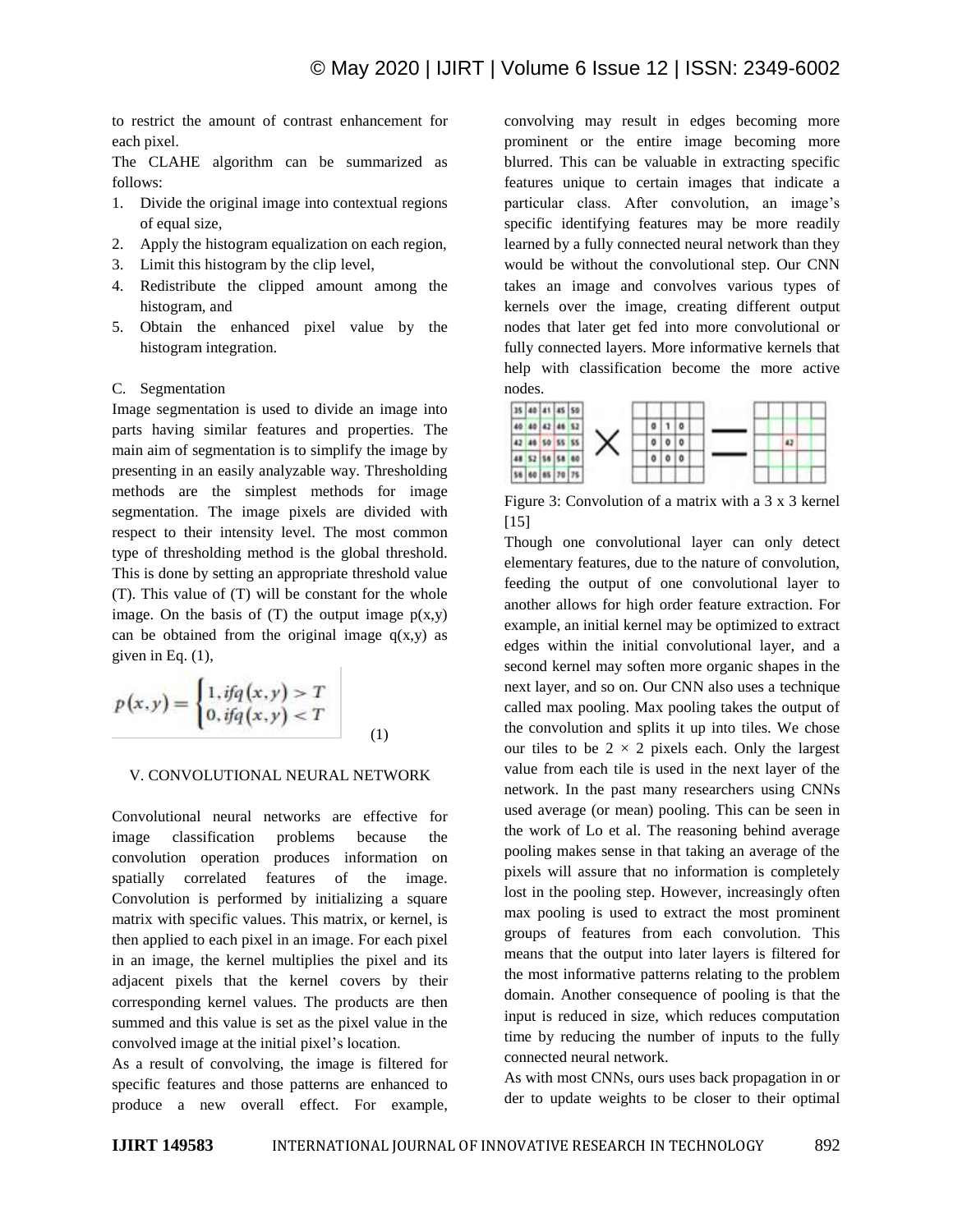values. This means that every time input is passed through the weighted layers of the network, an error value is calculated for the expected output. That error is propagated back through the network to update the weights that contribute most to the error. After multiple iterations or steps, the weights learn by being updated to make more and more accurate predictions based on the training data expectations.

There are several parameters of CNNs that can help optimize training time, such as learning rate and stride. Learning rate determines the rate at which neuron weights are updated during back propagation. A low learning rate will likely yield a higher accuracy (though it could get stuck in local optima) as it will be able to optimize weights to a higher significant figure, but the convergence time will be non-trivial. Conversely, a learning rate that is too high may not get close enough to the global optima and diverge. Stride dictates how many pixels of the input image the kernel slides over and skips between individual convolutions. This effectively reduces both the number of convolutions in the current layer and the dimensions of the image outputted by the convolution, meaning the reduction in convolutions and processing time in future layers will be of an even larger factor.



Figure 4: Example of edge extraction effect on an image due to convolution [14]

## VI. SYSTEM IMPLEMENTATION

In our paper, we have used CNN architecture with some variation in parameter that has given the best result which contains the following layers.

- 1. Input layer: In this layer, an image is given as an input and produces output which is used to feed the Convolutional layers. In our example, input is of  $(32 \times 32)$  or  $64 \times 64$  pixels) is taken into consideration and the number of channel of image is 3 for RGB.
- 2. Convolutional layers: In this layer, input image is convolved with a set of learnable filters, which

produces a feature map corresponding to each image in the output image. In our model, there are six Convolutional layers. For first three layers size of the kernels is of 5 X 5 and padding is set to zero and the stride is set to two and for next three layers, we have kept the size of kernel to be 3 X 3.

3. ReLU layers: This layer is also known as Rectified Linear Unit. This is an activation function which activates the neurons above a certain threshold value. Let the given input value is y, the ReLU layers computes the neurons output as y if  $f(y) > 0$  and 0 if  $f(y) < 0$ .



Fig 5: Shows the ReLU activation function

- 4. Pooling Layers: Pooling layer is basically used to reduce the size of an image keeping the high level features of an image. This layer is responsible for down sampling the spatial dimension of the input image. We can have one pooling layer after each Convolutional layer. Each of the pooling layer is set to use 3 X 3 receptive field spatial extent) with a stride of 2.In the first three pooling layer, max pooling function is applied to the image to get the maximum pixel value in a window. For other three pooling layer, we have used average pooling.
- 5. Fully Connected Layer or inner product layer: In this layer neurons are fully connected to each other and producing the result. Here input is simply treated as a vector and produce an output in the form of a single vector. In our model, we have used two inner product layers. The last layer is a fully connected layer where a softmax layer is used to classify the input image. Total number of classes used in our case is two, one for benign and other for malignant.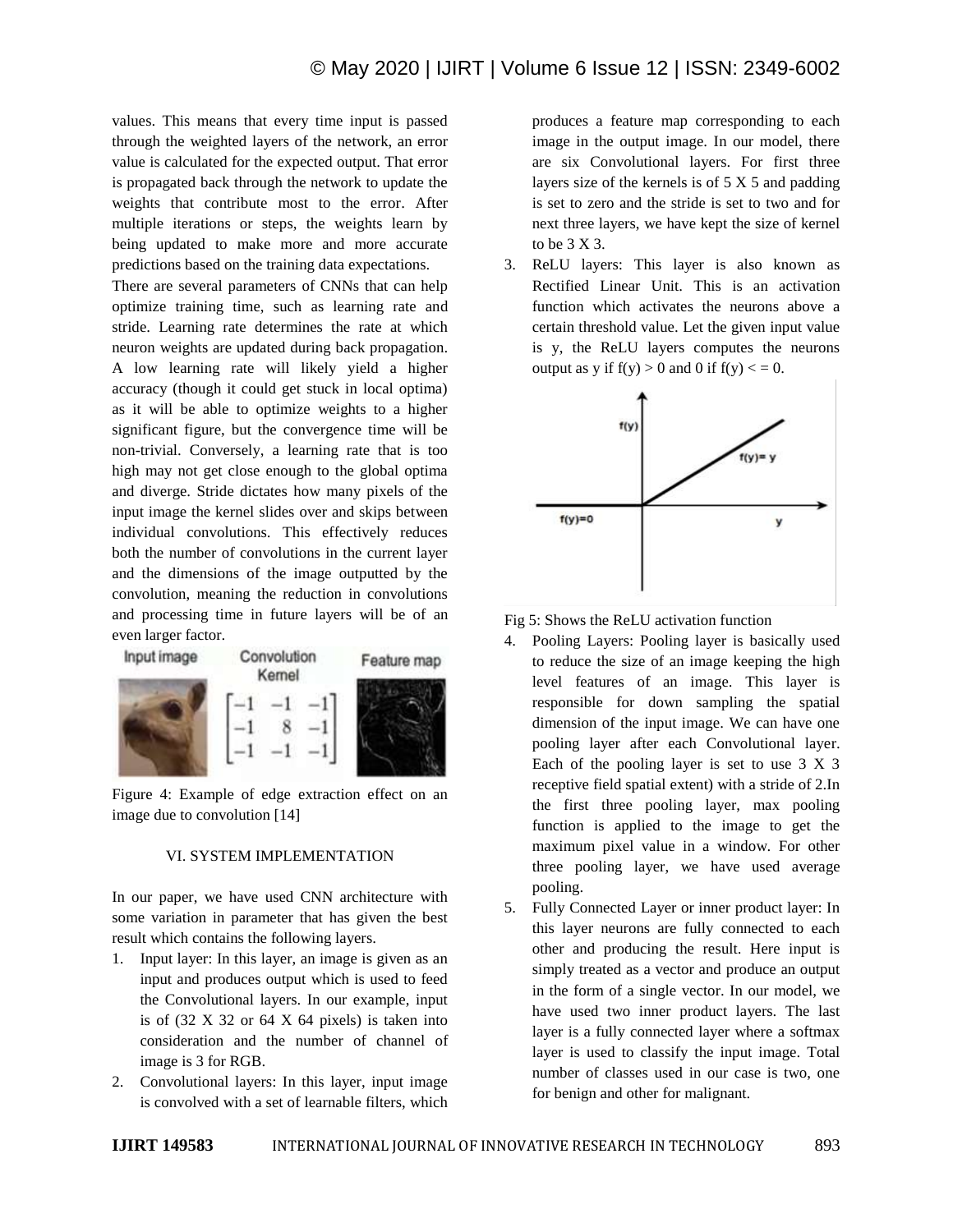A. Training of the Convolutional Neural Network

Convolutional Neural Network deals with high resolution images which are basically used for breast cancer Histopathological image classification. Using a deep neural network [10] with the larger set of image data will lead to over fitting and a lot of parameter is to be updated in the hidden layers of neurons, which can increase the complexity of the model. As a result, time taken to train the model and update the parameter can be very large. CNN is basically used for the extraction of filter or small patches of image which is basically used to train the network and the combination of these filters forms a feature map which helps to recognize image. To learn the features and parameters of CNN, only small patches of images are used for training. The main idea is to extract the features of a high resolution image.

Stochastic Gradient Descent (SGD) algorithm is used to optimize the network by minimizing the objective or loss function .Back propagation algorithm is used to compute the gradient with respect to the parameter of the network. For our training purpose, we have used supervised technique which is frequently in practical for image recognition. As usual in supervised model, the Stochastic Gradient decent algorithm with back propagation technique to compute gradient and mini batch size of 1 was used to update the neural network parameter with a learning rate of 0.0001.

We have used 10 folded for cross validation as one of the samples is used for validating the data and remaining 9 samples is used for training the CNN. In fully connected CNN, 1024 filter with a dropout of 0.6 is used to train the network. Finally, in last layer we have used two filters with softmax layer to classify the image into two classes: benign and malignant. In our experiment, we have used Categorical Cross Entropy as the objective function. We have trained the CNN using a tensor flow (which is a deep learning framework) on CPU processor.

## B. Classification

For the image recognition, mask or patch are put for the whole image. Since the models are trained on small patches of image, we need a method to divide the original test image into patches of image. As we extract more number of patches or filters of the image, better result we would get but getting more

number of features or patches tales lot of time and the computation time increases.



Fig 6: Feature map learned by the first Convolutional layer

The proposed Convolutional Neural Network algorithm extracts the features of BreakHis dataset image and classifies the image between benign and malignant tumor. In our model, we have used CNN network for both the feature extraction as well as the classification task. In final layer (Softmax layer) which is used to classify the image into two classes: benign and malignant.

#### VII. RESULTS AND DISCUSSION

BreakHis dataset is divided into two group training (70%) and testing (30%) set as in accordance with the experimental rules. Dataset is split in such a manner that the training set is not used for testing set so that the algorithm would be able to classify the unseen patient image correctly.



Fig 7:Experimental Results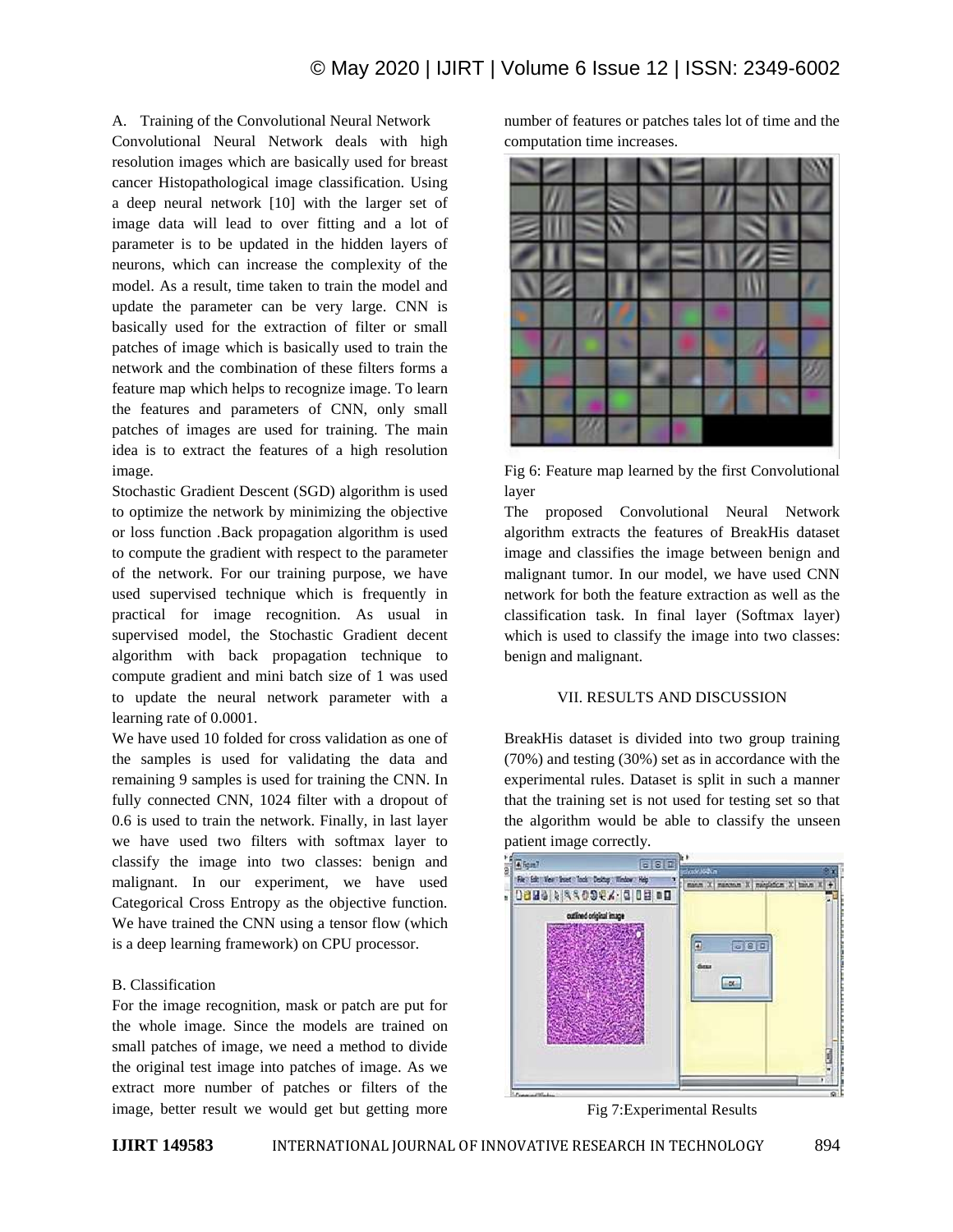Figure 8 presents accuracy chart in training and testing process. Figure 8 presents loss chart of process respectively.. This process takes about a few hours. As we can see that the optimal number of epochs is 32 for the highest validation accuracy (73.68%) corresponding to the lowest validation loss.



Fig 8.Accuracy obtained by the CNNs with different convolutional filter sizes on the raw images

#### VIII. COCLUSION

This paper describes a new approach for histopathology image related breast cancer diagnosis. The task is to automatically distinguish healthy and diseased cases. The approach is based on the analysis of cytological (histopathology) images. Due to the fact that most of the current segmentation methods do not work properly on the new very high resolution images used in this study, we decided to dispense with accurate segmentation in favor of estimating cell nuclei by circles. For this purpose, the circular Hough transform was used together with subsequent removal of incorrect or less reliable detections using a CNNbased procedure. The presented solution allows for removal of unreadable areas from consideration and allows for the determination of features based on only certain high-quality isolated nuclei. This, together with the proposed features and classifiers gave very good results. The best obtained effectiveness reached 98.51% indicating that the presented method is effective and capable of providing valuable diagnostic information.

### **REFERENCES**

[1] J. Ferlay, I. Soerjomataram I, M. Ervik, R. Dikshit, A. Eser, C. Mathers, M. Rebelo, D.M. Parkin, D. Forman and F. Bray. GLOBOCAN

2012 v1.1, Cancer Incidence and Mortality Worldwide: IARC CancerBase No. 11 .

- [2] "U.S. Breast Cancer Statistics" Breastcancer.org 120 East Lancaster Avenue, Suite 201 Ardmore, PA 19003 web. Available: http://www. breastcancer.org/. Last accessed : 29 Sept 2017.
- [3] Breast Cancer Care. "Three quarters of NHS Trusts and Health Boards say "not enough" care for incurable breast cancer patients" breast cancer care pink ribbon 25. Sophie Softley Pierce, PR Manager, Breast Cancer Care. Available: https://www.breastcancercare. org. uk/aboutus/media/pressreleases/three-quartersnhs-trusts-health-boards-say-not enoughcareincurable Last Accessed: 02 October 2017.
- [4] Breast Cancer. "Mammography: Benefits, Risks, What You Need to Know" Breastcancer.org Susan Greenstein Orel, M.D. Available: http://www. breastcancer.org/symptoms/testing/ types/mammograms/bene fits\_risks Last Accessed: 02 Octorber 2017.
- [5] Tensor Flow. Available: https://www.tensorflow .org/ Last Accessed: 2 Octorber 2017.
- [6] A. Krizhevsky, L. Sutskever, & G. E. Hinton, "Imagenet classification with deep convolutional neural networks." In Advances in neural information processing systems , pp.1097-1105, 2012.
- [7] T. Araújo, G. Aresta, E. Castro, J. Rouco, P. Aguiar, C. Eloy, & A. Campilho. "Classification of breast cancer histology images using Convolutional Neural Networks," PloS one, vol.12(6), e0177544, 2017.
- [8] J. Khan, J. S. Wei, M. Ringner, L. H. Saal, M. Ladanyi, F. Westermann, and P.S. Meltzer, " Classification and diagnostic prediction of cancers using gene expression profiling and artificial neural networks," Nature medicine,vol. 7(6), pp. 673, 2001.
- [9] I. Saratas, "Prediction of breast cancer using artificial neural networks," Journal of Medical Systems, vol. 36(5 ),pp. 2901-2907, 2012.
- [10]V. Dheeba, N.A. Singh, and J. A. P. Singh, "Breast Cancer Diagnosis: An Intelligent Detection System Using Wavelet Neural Network," Proceedings of the International Conference on Frontiers of Intelligent Computing: Theory and Applications (FICTA) 2013. Springer, Cham, 2014.

| <b>IJIRT 149583</b><br>INTERNATIONAL JOURNAL OF INNOVATIVE RESEARCH IN TECHNOLOGY | 895 |
|-----------------------------------------------------------------------------------|-----|
|-----------------------------------------------------------------------------------|-----|